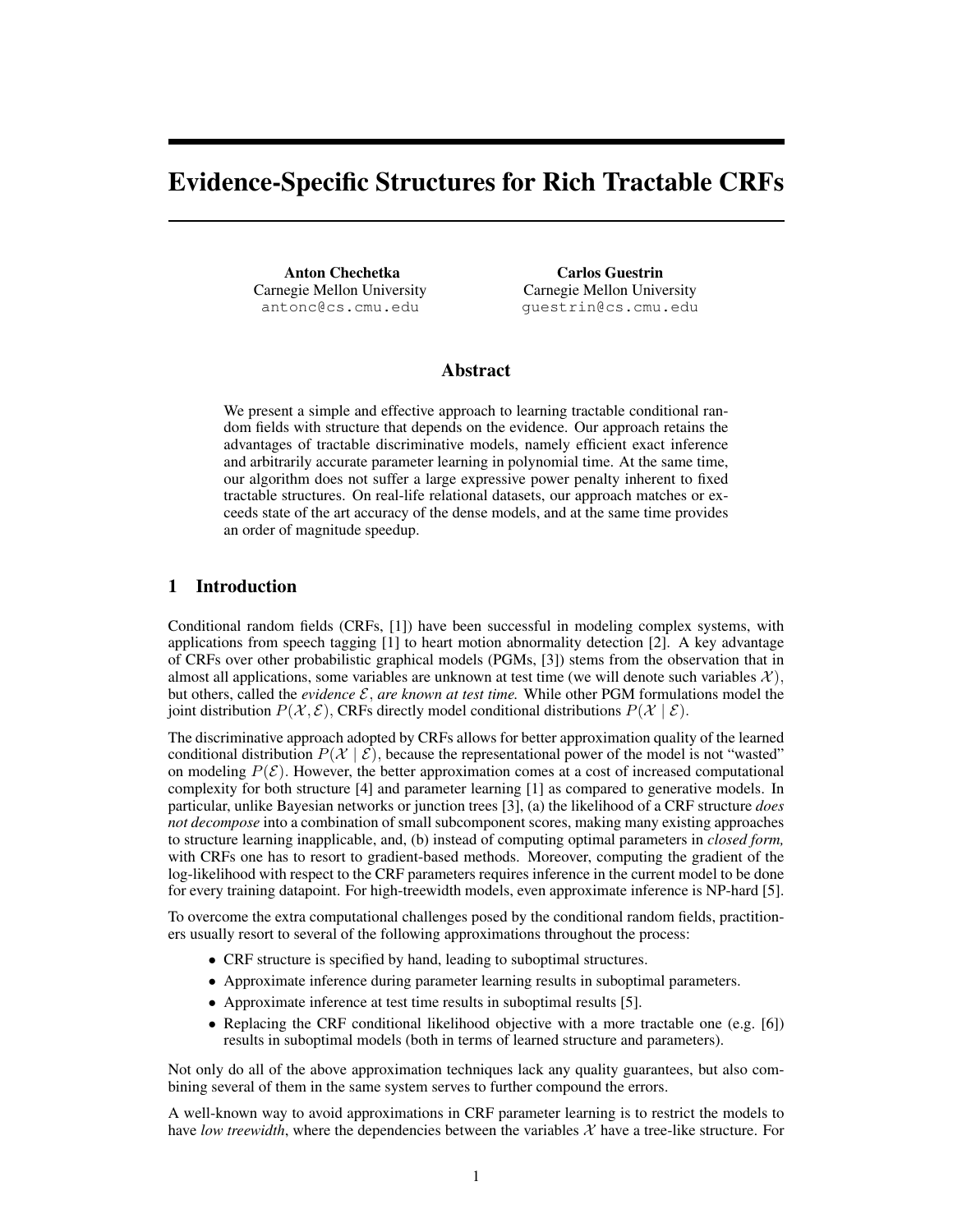such models, parameter learning and inference can be done exactly<sup>1</sup>; only structure learning involves approximations. The important dependencies between the variables  $X$ , however, usually cannot *all* be captured with a *single* tree-like structure, so low-treewidth CRFs are rarely used in practice.

In this paper, we argue that it is the commitment to a *single* CRF structure *irrespective of the evidence*  $\mathcal E$  that makes tree-like CRFs an inferior option. We show that tree CRFs with evidence-dependent structure, learned by a generalization of the Chow-Liu algorithm [7], (a) yield results equal to or significantly better than densely-connected CRFs on real-life datasets, and (b) are an order of magnitude faster than the dense models. More specifically, our contributions are as follows:

- Formally define CRFs with evidence-specific (ES) structure.
- Observe that, given the ES structures, CRF feature weights can be learned exactly.
- Generalize the Chow-Liu algorithm [7] to learn evidence-specific structures for tree CRFs.
- Generalize tree CRFs with evidence-specific structure (ESS-CRFs) to the relational setting.
- Demonstrate empirically the superior performance of ESS-CRFs over densely connected models in terms of both accuracy and runtime on real-life relational models.

### 2 Conditional random fields

A conditional random field with pairwise features<sup>2</sup> defines a conditional distribution  $P(X | \mathcal{E})$  as

$$
P(\mathcal{X} \mid \mathcal{E}) = Z^{-1}(\mathcal{E}) \exp \left\{ \sum_{(i,j) \in T} \sum_{k} w_{ijk} f_{ijk}(X_i, X_j, \mathcal{E}) \right\},\tag{1}
$$

where functions f are called *features*, w are feature weights,  $Z(\mathcal{E})$  is the normalization constant (which depends on evidence), and T is the set of edges of the model. To reflect the fact that  $P(\mathcal{X} \mid \mathcal{E})$ depends on the weights w, we will write  $P(\mathcal{X} | \mathcal{E}, w)$ . To apply a CRF model, one first defines the set of features f. A typical feature may mean that two pixels i and j in the same image segment tend to have have similar colors:  $f(X_i, X_j, \mathcal{E}) \equiv \mathbb{I}(X_i = X_j, |\text{color}_i-\text{color}_j| < \delta)$ , where  $\mathbb{I}(\cdot)$  is an indicator function. Given the features f and training data  $\overline{D}$  that consists of fully observed assignments to  $\mathcal{X}$ and  $\mathcal{E}$ , the optimal feature weights  $w^*$  maximize the conditional log-likelihood (CLLH) of the data:

$$
w^* = \arg \max \sum_{(\mathbf{X}, \mathbf{E}) \in \mathcal{D}} \log P(\mathbf{X} | \mathbf{E}, w) = \arg \max \sum_{(\mathbf{X}, \mathbf{E}) \in \mathcal{D}} \left( \sum_{(i,j) \in T, k} w_{ijk} f_{ijk}(X_i, X_j, \mathbf{E}) - \log Z(\mathbf{E}, w) \right).
$$
 (2)

The problem (2) does not have a closed form solution, but has a unique global optimum that can be found using any gradient-based optimization technique because of the following fact [1]:

Fact 1 *Conditional log-likelihood* (2)*, abbreviated CLLH, is concave in* w. *Moreover,*

$$
\frac{\partial \log P(\mathbf{X}|\mathbf{E},w)}{\partial w_{ijk}} = f_{ijk}(\mathbf{X_i}, \mathbf{X_j}, \mathbf{E}) - \mathbb{E}_{P(X_i, X_j|\mathbf{E},w)} [f_{ijk}(X_i, X_j, \mathbf{E})],
$$
\n(3)

*where*  $\mathbb{E}_P$  *denotes expectation with respect to a distribution*  $P$ .

Convexity of the negative CLLH objective and the closed-form expression for the gradient lets us use convex optimization techniques such as L-BFGS [9] to find the unique optimum  $w^*$ . However, the gradient (3) contains the conditional distribution over  $X_iX_j$ , so computing (3) requires inference in the model for every datapoint. Time complexity of the exact inference is exponential in the treewidth of the graph defined by edges  $T$  [5]. Therefore, exact evaluation of the CLLH objective (2)and gradient (3) and exact inference at test time are all only feasible for models with low-treewidth T.

Unfortunately, restricting the space of models to only those with low treewidth severely decreases the expressive power of CRFs. Complex dependencies of real-life distributions usually cannot be adequately captured by a single tree-like structure, so most of the models used in practice have high treewidth, making exact inference infeasible. Instead, approximate inference techniques, such as

<sup>&</sup>lt;sup>1</sup>Here and in the rest of the paper, by "exact parameter learning" we will mean "with arbitrary accuracy in polynomial time" using standard convex optimization techniques. This is in contrast to *closed form* exact parameter learning possible for *generative* low-treewidth models representing the joint distribution  $P(X, \mathcal{E})$ .

 ${}^{2}$ In this paper, we only consider the case of pairwise dependencies, that is, features f that depend on at most two variables from X (but may depend on arbitrary many variables from  $\mathcal{E}$ ). Our approach can be in principle extended to CRFs with higher order dependencies, but Chow-Liu algorithm for structure learning will have to be replaced with an algorithm that learns low-treewidth junction trees, such as [8].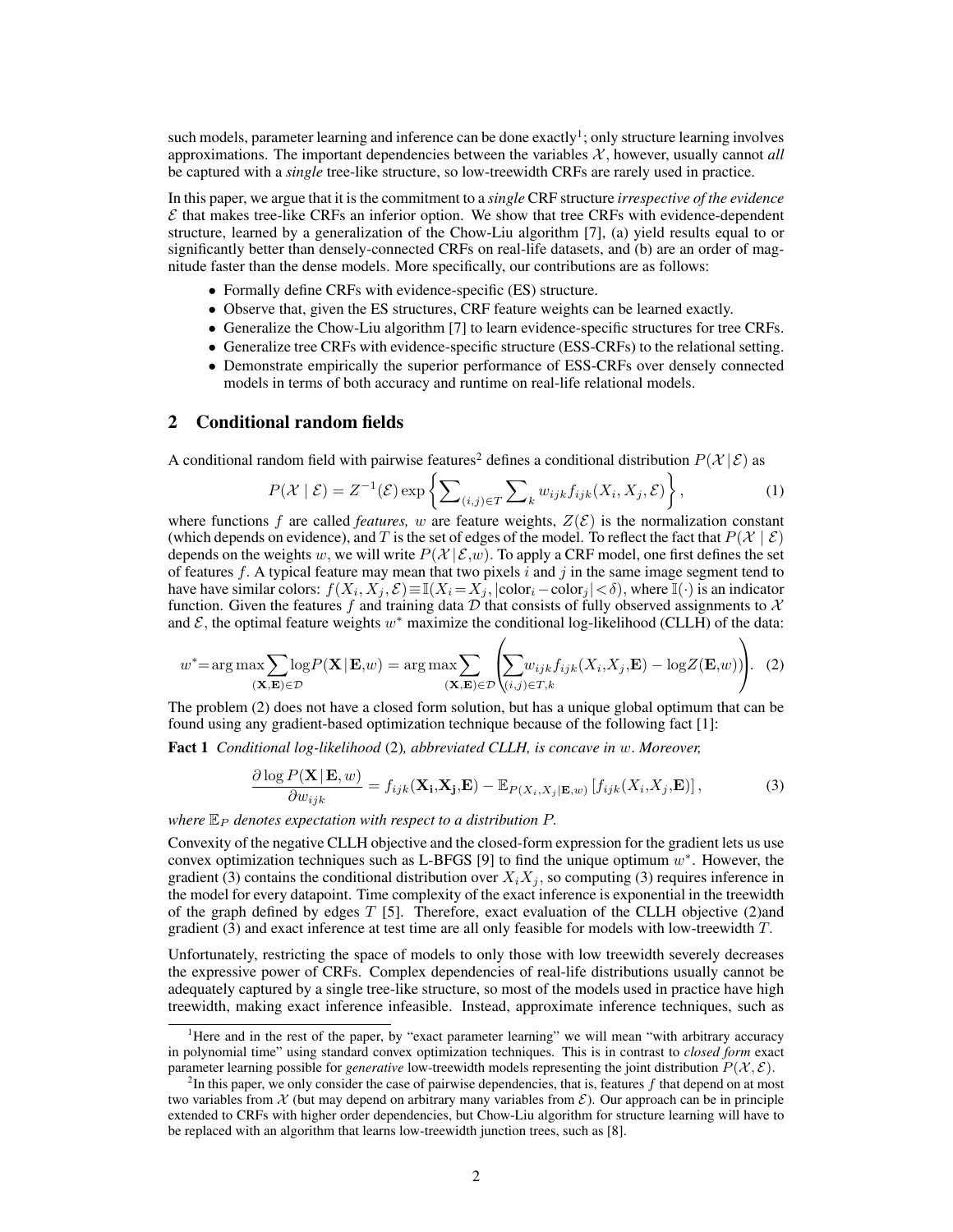belief propagation [10, 11] or sampling [12] are used for parameter learning and at test time. Approximate inference is NP-hard [5], so approximate inference algorithms have very few result quality guarantees. Greater expressive power of the models is thus obtained at the expense of worse quality of estimated parameters and inference. Here, we show an alternative way to increase expressive power of tree-like structured CRFs *without* sacrificing optimal weights learning and exact inference at test time. In practice, our approach is much better suited for relational than for propositional settings, because of much higher parameters dimensionality in the propositional case. However, we first present in detail the propositional case theory to better convey the key high-level ideas.

## 3 Evidence-specific structure for CRFs

Observe that, given a particular evidence value  $E$ , the set of edges T in the CRF formulation (1) actually can be viewed as a *supergraph* of the conditional model over X. An edge  $(r, s) \in T$ can be "disabled" in the following sense: if for  $\mathcal{E} = \mathbf{E}$  the edge features are identically zero,  $f_{rsk}(X_r, X_s, \mathbf{E}) \equiv 0$ , regardless of the values of  $X_r$  and  $X_s$ , then

$$
\sum\nolimits_{(i,j)\in T}\sum\nolimits_k w_{ijk}f_{ijk}(X_i,X_j,\mathbf{E})\equiv\sum\nolimits_{(i,j)\in T\backslash(r,s)}\sum\nolimits_k w_{ijk}f_{ijk}(X_i,X_j,\mathbf{E}),
$$

and so *for evidence value* E, the model (1) with edges T is equivalent to (1) with  $(r - s)$  removed from T. The following notion of *effective CRF structure,* captures the extra sparsity:

**Definition 2** *Given the CRF model* (1) *and evidence value*  $\mathcal{E} = \mathbf{E}$ *, the effective conditional model structure*  $T(\mathcal{E} = \mathbf{E})$  *is the set of edges corresponding to features that are not identically zero:*  $T(\mathcal{E} = \mathbf{E}) = \{(i, j) \mid (i, j) \in T, \exists k, \mathbf{x_i}, \mathbf{x_j} \text{ s.t. } f_{ijk}(\mathbf{x_i}, \mathbf{x_j}, \mathbf{E}) \neq 0\}$ .

If  $T(\mathcal{E})$  has low treewidth for all values of  $\mathcal{E}$ , inference and parameter learning using the effective structure are tractable, even if *a priori* structure T has high treewidth. Unfortunately, in practice the treewidth of  $T(\mathcal{E})$  is usually not much smaller than the treewidth of T. Low-treewidth effective structures are rarely used, because treewidth is a *global* property of the graph (even *computing* treewidth is NP-complete [13]), while feature design is a *local* process. In fact, it is the ability to learn optimal weights for a set of mutually correlated features without first understanding the inter-feature dependencies that is the key advantage of CRFs over other PGM formulations. Achieving low treewidth for the effective structures requires elaborate feature design, making model construction very difficult. Instead, in this work, we separate construction of low-treewidth effective structures from feature design and weight learning, to combine the advantages of exact inference and discriminative weights learning, high expressive power of high-treewidth models, and local feature design.

Observe that the CRF definition (1) can be written equivalently as

$$
P(\mathcal{X} \mid \mathcal{E}, w) = Z^{-1}(\mathcal{E}, w) \exp \left\{ \sum_{ij} \sum_{k} w_{ijk} \times (\mathbb{I}((i, j) \in T) \cdot f_{ijk}(X_i, X_j, \mathcal{E})) \right\}.
$$
 (4)

Even though (1) and (4) are equivalent, in (4) the structure of the model is explicitly encoded as multiplicative component of the features. In addition to the feature values  $f$ , the effective structure of the model is now controlled by the indicator functions  $\mathbb{I}(\cdot)$ . These indicator functions provide us with a way to control the treewidth of the effective structures independently of the features.

Traditionally, it has been assumed that the *a priori* structure T of a CRF model is fixed. However, such an assumption is not necessary. In this work, we assume that the structure is determined by the evidence  $\mathcal E$  and some parameters  $u : T = T(\mathcal E, u)$ . The resulting model, which we call a CRF with evidence-specific structure (ESS-CRF), defines a conditional distribution  $P(\mathcal{X} | \mathcal{E}, w, u)$  as follows

$$
P(\mathcal{X} | \mathcal{E}, w, u) = Z^{-1}(\mathcal{E}, w, u) \exp \left\{ \sum_{ij} \sum_{k} w_{ijk} \left( \mathbb{I}((i, j) \in T(\mathcal{E}, u)) \cdot f_{ijk}(X_i, X_j, \mathcal{E}) \right) \right\}.
$$
 (5)

The dependence of the structure T on  $\mathcal E$  and u can have different forms. We will provide one example of an algorithm for constructing evidence-specific CRF structures shortly.

ESS-CRFs have an important advantage over the traditional parametrization: in (5) the parameters  $u$  that determine the model structure are decoupled from the feature weights  $w$ . As a result, the problem of structure learning (i.e., optimizing u) can be decoupled from feature selection (choosing f) and feature weights learning (optimizing  $w$ ). Such a decoupling makes it much easier to guarantee that the effective structure of the model has low treewidth by relegating all the necessary global computation to the structure construction algorithm  $T = T(\mathcal{E}, u)$ . For any fixed choice of a structure construction algorithm  $T(\cdot, \cdot)$  and structure parameters u, as long as  $T(\cdot, \cdot)$  is guaranteed to return low-treewidth structures, learning optimal feature weights  $w^*$  and inference at test time can be done exactly, because Fact 1 directly extends to feature weights w in ESS-CRFs: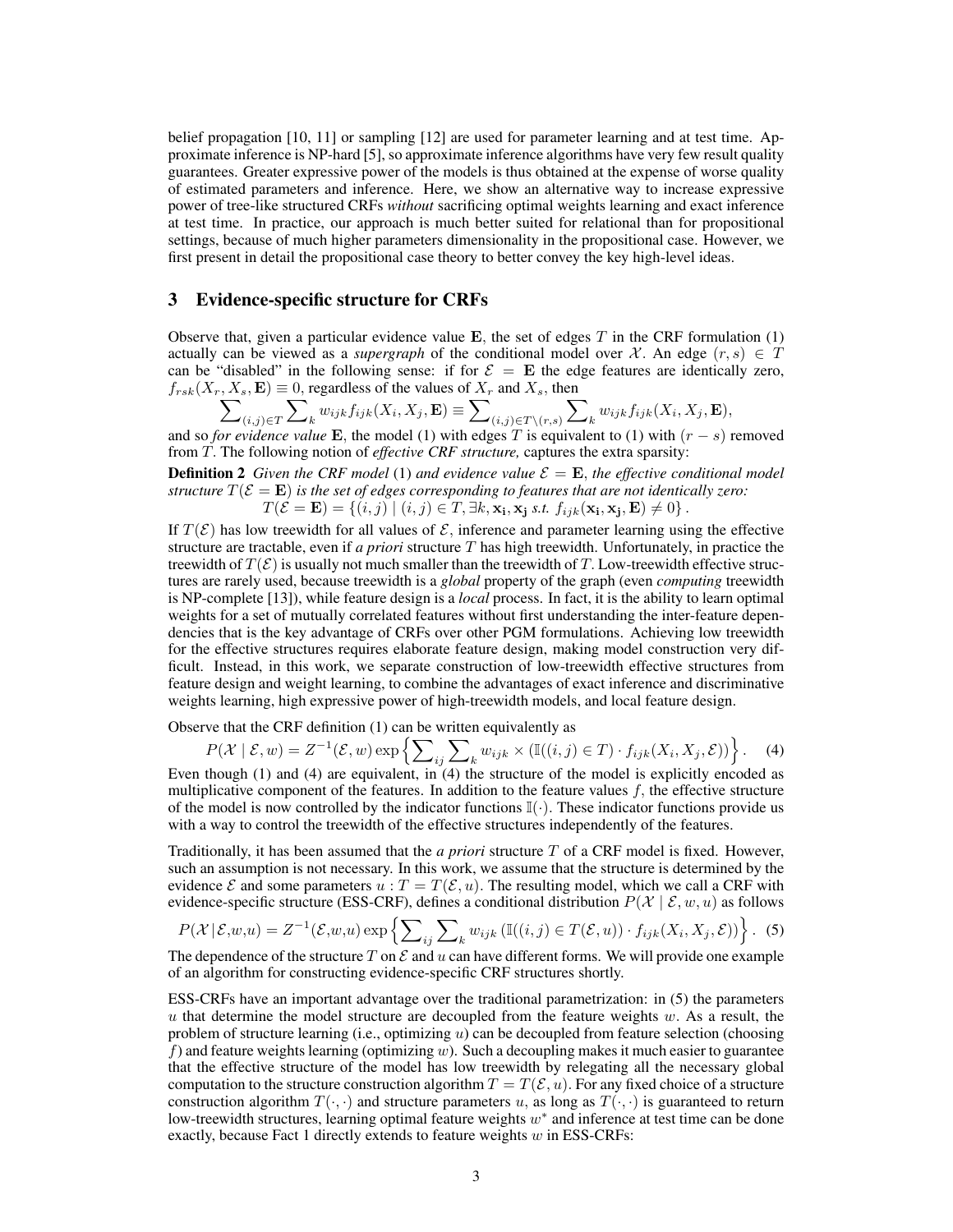#### Algorithm 1: Standard CRF approach

- 1 Define features  $f_{ijk}(X_i, X_j, \mathcal{E})$ , implicitly defining the **high-treewidth CRF** structure  $T$ .
- 2 Optimize weights  $w$  to maximize conditional LLH  $(2)$  of the training data.
- Use **approximate inference** to compute CLLH objective (2) and gradient (3).
- <sup>3</sup> foreach E *in test data* do
- 4 Use conditional model (1) to define the conditional distribution  $P(\mathcal{X} | \mathbf{E}, w)$ .
	- Use **approximate inference** to compute the marginals or the most likely assignment to  $\mathcal{X}$ .

Algorithm 2: CRF with evidence-specific structures approach

1 Define features  $f_{iik}(X_i, X_j, \mathcal{E})$ .

- Choose structure learning alg.  $T(\mathcal{E}, u)$  that is guaranteed to return low-treewidth structures. Define or learn from data parameters u for the structure construction algorithm  $T(\cdot, \cdot)$ .
- 2 Optimize weights w to maximize conditional LLH  $\log P(X \mid E, u, w)$  of the training data. Use **exact inference** to compute CLLH objective (2) and gradient (3).
- <sup>3</sup> foreach E *in test data* do
- Use conditional model (5) to define the conditional distribution  $P(\mathcal{X} | \mathbf{E}, w, u)$ .

Use **exact inference** to compute the marginals or the most likely assignment to  $\mathcal{X}$ .

**Observation 3** *Conditional log-likelihood*  $\log P(\mathcal{X} | \mathcal{E}, w, u)$  *of ESS-CRFs* (5) *is concave in* w. *Also*,

$$
\frac{\partial \log P(\mathbf{X} \mid \mathbf{E}, w, u)}{\partial w_{ijk}} = \mathbb{I}((i, j) \in T(\mathcal{E}, u)) \left( f_{ijk}(\mathbf{X_i}, \mathbf{X_j}, \mathbf{E}) - \mathbb{E}_{P(X_i, X_j \mid \mathbf{E}, w, u)} \left[ f_{ijk}(X_i, X_j, \mathbf{E}) \right] \right). \tag{6}
$$

To summarize, instead of the standard CRF workflow (Alg. 1), we propose ESS-CRFs (Alg. 2). The standard approach has approximations (with little, if any, guarantees on the result quality) at every stage (lines 1,2,4), while in our ESS-CRF approach only structure selection (line 1) involves an approximation. Next, we present a simple but effective algorithm for learning evidence-specific tree structures, based on an existing algorithm for generative models. Many other existing structure learning algorithms can be similarly adapted to learn evidence-specific models of higher treewidth.

#### 4 Conditional Chow-Liu algorithm for tractable evidence-specific structures

Learning the most likely PGM structure from data is in most cases intractable. Even for Markov random fields (MRFs), which are a special case of CRFs with no evidence, learning the most likely structure is NP-hard (c.f. [8]). However, for one very simple class of MRFs, namely tree-structured models, an efficient algorithm exists [7] that finds the most likely structure. In this section, we adapt this algorithm (called the Chow-Liu algorithm) to learning evidence-specific structures for CRFs.

Pairwise Markov random fields are graphical models that define a distribution over  $\mathcal X$  as a normalized product of low-dimensional potentials:  $P(\mathcal{X}) \equiv Z^{-1} \prod_{(i,j) \in T} \psi(X_i, X_j)$ , Notice that pairwise MRFs are a special case of CRFs with  $f_{ij} = \log \psi_{ij}$ ,  $w_{ij} = 1$  and  $\mathcal{E} = \emptyset$ . Unlike tree CRFs, however, likelihood of tree MRF structures decomposes into contributions of individual edges:

$$
LLH(T) = \sum_{(i,j)\in T} I(X_i, X_j) - \sum_{X_i \in \mathcal{X}} H(X_i),\tag{7}
$$

where  $I(\cdot, \cdot)$  is the mutual information and  $H(\cdot)$  is entropy. Therefore, as shown in [7], the most likely structure can be obtained by taking the maximum spanning tree of a fully connected graph, where the weight of an edge ij is  $I(X_i, X_j)$ . Pairwise marginals have relatively low dimensionality, so the marginals and corresponding mutual informations can be estimated from data accurately, which makes Chow-Liu algorithm a useful one for learning tree-structured models.

Given the concrete value E of evidence  $\mathcal{E}$ , one can write down the conditional version of the tree structure likelihood (7) *for that particular value of evidence:*

$$
LLH(T \mid \mathbf{E}) = \sum_{(i,j) \in T} I_{P(\cdot | \mathbf{E})}(X_i, X_j) - \sum_{X_i \in \mathcal{X}} H_{P(\cdot | \mathbf{E})}(X_i).
$$
 (8)

If exact conditional distributions  $P(X_i, X_j | \mathcal{E})$  were available, then the same Chow-Liu algorithm would find the optimal conditional structure. Unfortunately, estimating conditional distributions  $P(X_i, X_j | \mathcal{E})$  with fixed accuracy in general requires the amount of data exponential in the dimensionality of  $\mathcal{E}$  [14]. However, we can still plug in approximate conditionals  $\hat{P}(\cdot \mid \mathcal{E})$  learned from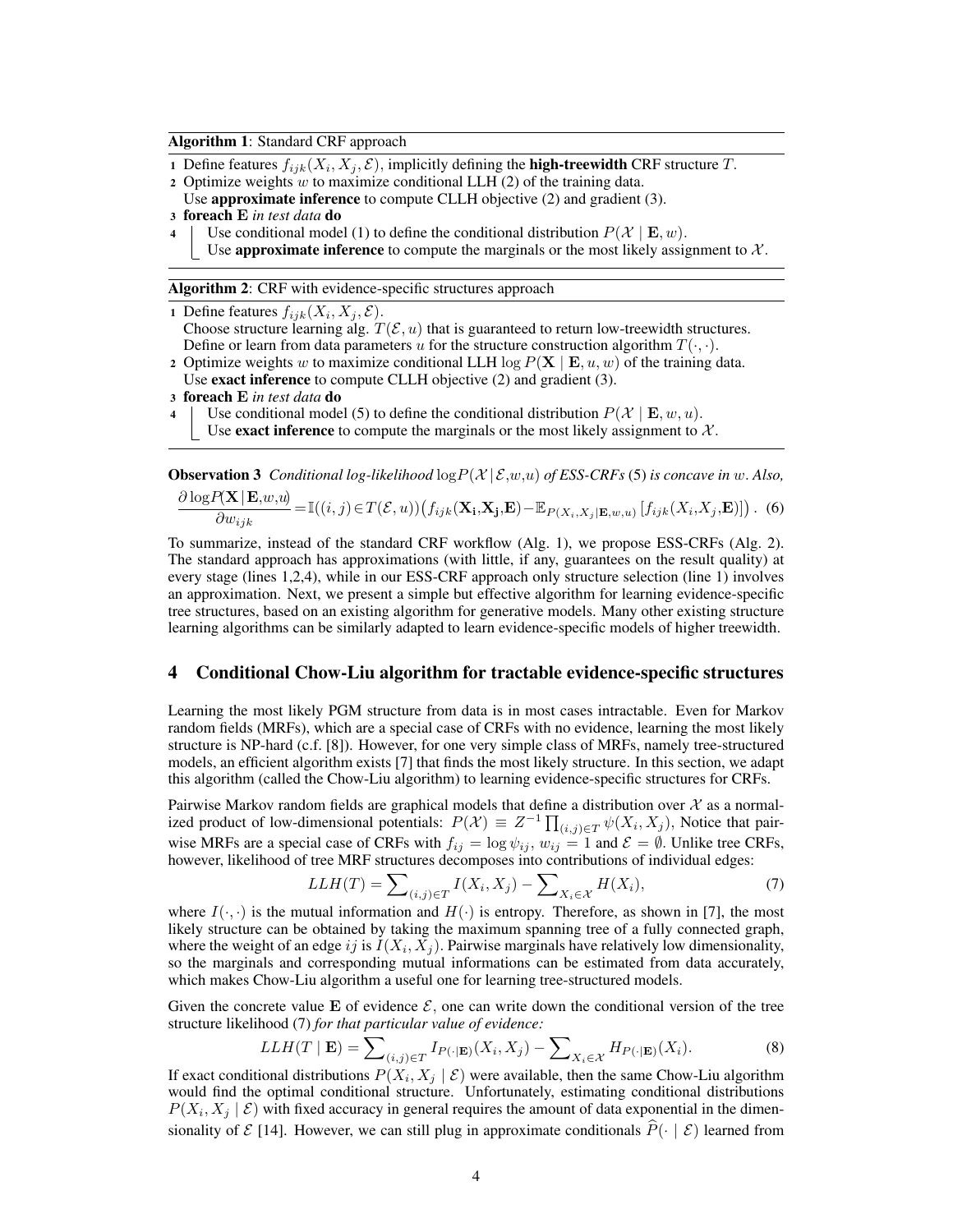Algorithm 3: Conditional Chow-Liu algorithm for learning evidence-specific tree structures

// Parameter learning stage.  $u^*$  is found e.g. using L-BFGS with  $\widehat{P}(\cdot)$  as in (9) <sub>1</sub> foreach  $X_i, X_j \in \mathcal{X}$  do  $u_{ij}^* \leftarrow \argmax \sum_{(\mathbf{X}, \mathbf{E}) \in \mathcal{D}_{\text{train}}} \log \widehat{P}(\mathbf{X_i}, \mathbf{X_j} \mid \mathbf{E}, u_{ij})$ // Constructing structures at test time 2 foreach  $\mathbf{E} \in \mathcal{D}_{\text{test}}$  do foreach  $X_i, X_j \in \mathcal{X}$  do set edge weight  $r_{ij}(\mathbf{E},u_{ij}^*) \leftarrow I_{\widehat{P}(X_i,X_j|\mathbf{E},u_{ij}^*)}(X_i,X_j)$ 3 4  $T(\mathbf{E}, u^*) \leftarrow$  maximum spanning tree $(r(\mathbf{E}, u^*))$ 

Algorithm 4: Relational ESS-CRF algorithm - parameter learning stage

1 Learn structure parameters  $u^*$  using conditional Chow-Liu algorithm (Alg. 3)

2 Let  $P(X \mid \mathcal{E}, \mathcal{R}, w, u)$  be defined as in (11)

3  $w^* \leftarrow \arg \max_w \log \widehat{P}(\mathbf{X} \mid \mathbf{E}, \mathcal{R}, w, u^*)$  // Find e.g. with L-BFGS using the gradient (12)

data using any standard density estimation technique<sup>3</sup> In particular, with the same features  $f_{ijk}$  that are used in the CRF model, one can train a logistic regression model for  $\widehat{P}(\cdot | \mathcal{E})$ :

$$
\widehat{P}(X_i, X_j \mid \mathcal{E}, u_{ij}) = Z_{ij}^{-1}(\mathcal{E}, u_{ij}) \exp\left\{ \sum\nolimits_k u_{ijk} f_{ijk}(X_i, X_j, \mathcal{E}) \right\}.
$$
\n(9)

Essentially, a logistic regression model is a small CRF over only two variables. Exact optimal weights  $u^*$  can be found efficiently using standard convex optimization techniques.

The resulting evidence-specific structure learning algorithm  $T(\mathcal{E}, u)$  is summarized in Alg 3. Alg 3 always returns a tree, and the better the quality of the estimators (9), the better the quality of the resulting structures. Importantly, Alg. 3 is by no means the only choice for the ESS-CRF approach. Other edge scores, e.g. from [4], and edge selection procedures, e.g. [8, 15] for higher treewidth junction trees, can be used as components in the same way as Chow-Liu algorithm is used in Alg. 3.

## 5 Relational CRFs with evidence-specific sructure

Traditional (also called propositional) PGMs are not well suited for dealing with relational data, where every variable is an *entity* of some *type*, and entities are related to each other via different types of links. Usually, there are relatively few entity types and link types. For example, the webpages on the internet are linked via hyperlinks, and social networks link people via friendship relationships. Relational data violates the *i.i.d.* data assumption of traditional PGMs, and huge dimensionalities of relational datasets preclude learning meaningful propositional models. Instead, several formulations of *relational PGMs* have been proposed [16] to work with relational data, including relational CRFs. The key property of all these formulations is that the model is defined using a few *template potentials* defined on the abstract level of *variable types* and replicated as necessary for concrete entities.

More concretely, in relational CRFs every variable  $X_i$  is assigned a type  $m_i$  out of the set M of possible types. A binary relation  $\mathbf{R} \in \mathcal{R}$ , corresponding to a specific type of link between two variables, specifies the types of its input arguments, and a set of features  $f_k^{\mathbf{R}}(\cdot,\cdot,\mathcal{E})$  and feature weights  $w_k^{\mathbf{R}}$ . We will write  $X_i, X_j \in \text{inst}(\mathbf{R}, \mathcal{X})$  if the types of  $X_i$  and  $X_j$  match the input types specified by the relation **R** and there is a link of type **R** between  $X_i$  and  $X_j$  in the data (for example, a hyperlink between two webpages). The conditional distribution  $P(\mathcal{X} \mid \mathcal{E})$  is then generalized from the propositional CRF (1) by copying the template potentials for every instance of a relation:

$$
P(\mathcal{X} \mid \mathcal{E}, \mathcal{R}, w) = Z^{-1}(\mathcal{E}, w) \exp \left\{ \sum_{\mathbf{R} \in \mathcal{R}} \sum_{X_i, X_j \in \text{inst}(\mathbf{R}, \mathcal{X})} \sum_{k} w_k^{\mathbf{R}} f_k^{\mathbf{R}}(X_i, X_j, \mathcal{E}) \right\}
$$
(10)

Observe that the only meaningful difference of the relational CRF (10) from the propositional formulation (1) is that the former shares the same parameters between different edges. By accounting for parameter sharing, it is straightforward to adapt our ESS-CRF formulation to the relational setting. We define the relational ESS-CRF conditional distribution as

$$
P(X \mid \mathcal{E}, \mathcal{R}, w, u) \propto \exp\left\{ \sum_{\mathbf{R} \in \mathcal{R}} \sum_{X_i, X_j \in \text{inst}(\mathbf{R}, \mathcal{X})} I((i, j) \in T(\mathcal{E}, u)) \sum_{k} w_k^{\mathbf{R}} f_k^{\mathbf{R}}(X_i, X_j, \mathcal{E}) \right\}
$$
(11)

<sup>&</sup>lt;sup>3</sup>Notice that the approximation error from  $\hat{P}(\cdot)$  is the *only* source of approximations in all our approach.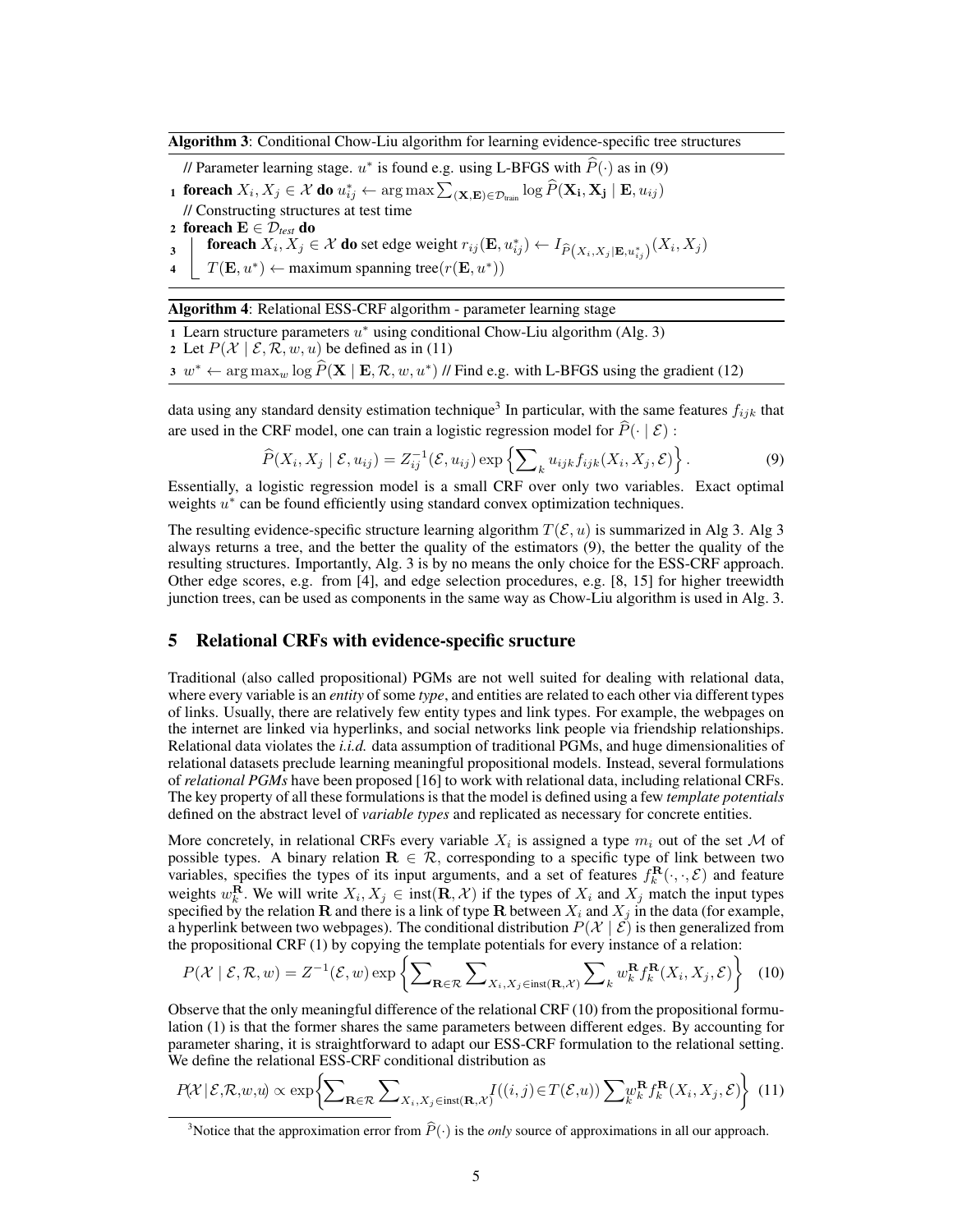

Figure 1: Left: test LLH for TEMPERATURE. Middle: TRAFFIC. Right: classification errors for WebKB.

Given the structure learning algorithm  $T(\cdot, \cdot)$  that is guaranteed to return low-treewidth structures, one can learn optimal feature weights  $w^*$  and perform inference at test time exactly:

Observation 4 *Relational ESS-CRF log-likelihood is concave with respect to* w. *Moreover,*

$$
\frac{\partial \log P(\mathbf{X} | \mathbf{E}, \mathcal{R}, w, u)}{\partial w_k^{\mathbf{R}}} = \mathbb{I}(ij \in T(\mathcal{E}, u)) \sum_{X_i, X_j \in inst(\mathbf{R}, \mathcal{X})} (f_k^{\mathbf{R}}(\mathbf{X}_i, \mathbf{X}_j, \mathbf{E}) - \mathbb{E}_{P(\cdot | \mathbf{E}, \mathcal{R}, w, u)} [f_k^{\mathbf{R}}(X_i, X_j, \mathbf{E})]). \tag{12}
$$

Conditional Chow-Liu algorithm (Alg. 3) can be also extended to the relational setting by using templated logistic regression weights for estimating edge conditionals. The resulting algorithm is shown as Alg. 4. Observe that the test phase of Alg. 4 is exactly the same as for Alg. 3. In the relational setting, one only needs to learn  $O(|\mathcal{R}|)$  parameters, *regardless of the dataset size*, for both structure selection and feature weights, as opposed to  $O(|\mathcal{X}|^2)$  parameters for the propositional case. Thus, relational ESS-CRFs are typically much less prone to overfitting than propositional ones.

## 6 Experiments

We have tested the ESS-CRF approach on both propositional and relational data. With the large number of parameters needed for the propositional case  $(O(|\mathcal{X}|^2))$ , our approach is only practical for cases of abundant data. So our experiments with propositional data serve only to prove the concept, verifying that ESS-CRF can successfully learn a model better than a single tree baseline. In contrast to the propositional settings, in the relational cases the relatively low parameter space dimensionality  $(O(|\mathcal{R}|^2))$  almost eliminates the overfitting problem. As a result, on relational datasets ESS-CRF is a very attractive approach in practice. Our experiments show ESS-CRFs comfortably outperforming state of the art high-treewidth discriminative models on several real-life relational datasets.

#### 6.1 Propositional models

We compare ESS-CRFs with fixed tree CRFs, where the tree structure learned by the Chow-Liu algorithm using  $P(X)$ . We used TEMPERATURE sensor network data [17] (52 discretized variables) and San Francisco TRAFFIC data [18] (we selected 32 variables). In both cases, 5 variables were used as evidence  $\mathcal E$  and the rest as unknowns  $\mathcal X$ . The results are in Fig. 1. We have found it useful to regularize the conditional Chow-Liu (Alg. 3) by only choosing at test time from the edges that have been selected often enough during training. In Fig. 1 we plot results for both regularized (red) and unregularized (blue). One can see that in the limit of plentiful data ESS-CRF does indeed outperform the fixed tree baseline. However, because the space of available models is much larger for ESS-CRF, overfitting becomes an important issue and regularization is important.

#### 6.2 Relational models

Face recognition. We evaluate ESS-CRFs on two relational models. The first model, called FACES, aims to improve face recognition in collections of related images using information about similarity between different faces in addition to the standard single-face features. The key idea is that whenever two people in different images look similar, they are more likely to be the same person. Our model has a variable  $X_i$ , denoting the label, for every face blob. Pairwise features  $f(X_i, X_j, \mathcal{E})$ , based on blob color similarity, indicate how close two faces are in appearance. Single-variable features  $f(X_i, \mathcal{E})$  encode information such as the output of an off-the-shelf standalone face classifier or face location within the image (see [19] for details). The model is used in a semi-supervised way: at test time, a PGM is instantiated jointly over the train and test entities, values of the train entities are fixed to the ground truth, and inference finds the (approximately) most likely labels for the test entities.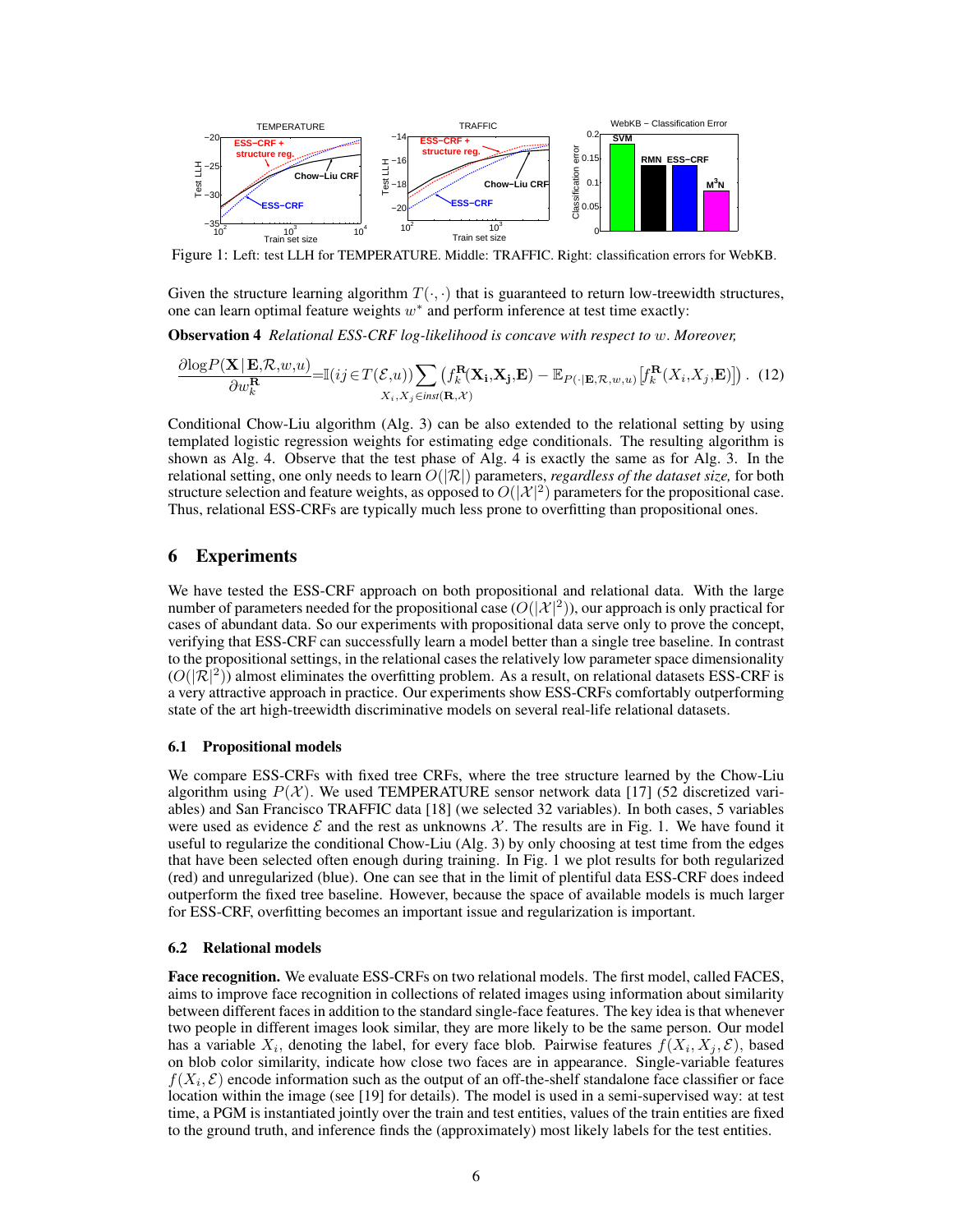

Figure 2: Results for FACES datasets. Top: evolution of classification accuracy as inference progresses over time. Stars show the moment when ESS-CRF finishes running. Horizontal dashed line indicates resulting accuracy. For FACES 3, sum-product and max-product gave the same accuracy. Bottom: time to convergence.

We compare ESS-CRFs with a dense relational PGM encoded by a Markov logic network (MLN, [20]) using the same features. We used a state of the art MLN implementations in the Alchemy package [21] with MC-SAT sampling algorithm for discriminative parameter learning, and belief propagation [22] for inference. For the MLN, we had to threshold the pairwise features indicating the likelihood of label agreement and set those under the threshold to 0 to prevent (a) oversmoothing and (b) very long inference times. Also, to prevent oversmoothing by the MLN, we have found it useful to scale down the pairwise feature weights learned during training, thus weakening the smoothing effect of any single edge in the model<sup>4</sup>. We denote models with so adjusted weights as MLN+. No thresholding or weights adjustment was done for ESS-CRFs.

Figure 2 shows the results on three separate datasets: FACES 1 with 1720 images, 4 unique people and 100 training images in every fold, FACES 2 with 245 images, 9 unique people and 50 training images, and FACES 3 with 352 images, 24 unique people and 70 training images. We tried both sumproduct and max-product BP for inference, denoted as sum and max correspondingly in Fig. 2. For ESS-CRF the choice made no difference. One can see that (a) ESS-CRF model provides *superior* (FACES 2 and 3) *or equal* (FACES 1) *accuracy* to the dense MLN model, even with extra heuristic weights tweaking for the MLN, (b) ESS-CRF is *more than an order of magnitude faster*. One can see that for the FACES model, ESS-CRF is clearly superior to the high-treewidth alternative.

Hypertext data. For WebKB data (see [23] for details), the task is to label webpages from four computer science departments as course, faculty, student, project, or other, given their text and link structure. We compare ESS-CRFs to high-treewidth relational Markov networks (RMNs, [23]), max-margin Markov networks (M3Ns, [24]) and a standalone SVM classifier. All the relational PGMs use the same single-variable features encoding the webpage text, and pairwise features encoding the link structure. The baseline SVM classifier only uses single-variable features. RMNs and ESS-CRFs are trained to maximize the conditional likelihood of the labels, while M3Ns maximize the *margin* in likelihood between the correct assignment and all of the incorrect ones, explicitly targeting the classification. The results are in Fig. 1. Observe that ESS-CRF *matches the accuracy of high-treewidth RMNs*, again showing that the smaller expressive power of tree models can be fully compensated by exact parameter learning and inference. ESS-CRF is *much faster* than the RMN, taking only 50 sec. to train and 0.3 sec. to test on a single core of a 2.7GHz Opteron CPU. RMN and M3N models take about 1500 sec. each to train on a 700MHz Pentium III. Even accounting for the CPU speed difference, the speedup is significant. ESS-CRF does not achieve the accuracy of M3Ns, which use a different objective more directly related to the classification problem as opposed to density estimation. Still, the RMN results indicate that it may be possible to match the M3N accuracy with much faster tractable ESS models by replacing the CRF conditional likelihood objective with the max-margin objective, which is an important direction of future work.

<sup>&</sup>lt;sup>4</sup>Because the number of pairwise relations in the model grows quadratically with the number of variables, the "per-variable force of smoothing" grows with the dataset size, hence the need to adjust.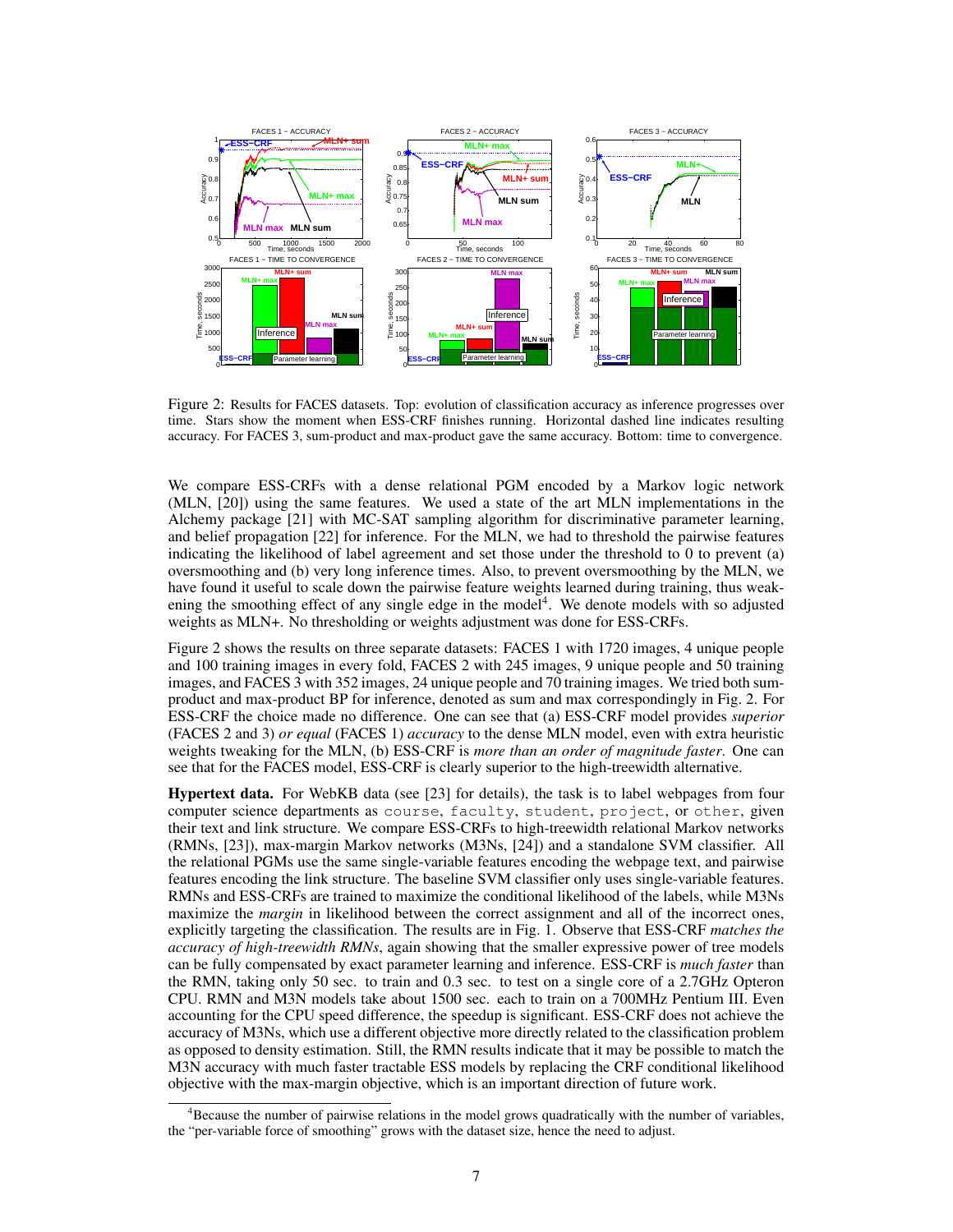# 7 Related work and conclusions

Related work. Two cornerstones of our ESS-CRF approach, namely using models that become more sparse when evidence is instantiated, and using *multiple* tractable models to avoid restrictions on the expressive power inherent to low-treewidth models, have been discussed in the existing literature. First, context-specific independence (CSI, [25]) has been long used both for speeding up inference [25] and regularizing the model parameters [26]. However, so far CSI has been treated as a *local* property of the model, which made reasoning about the resulting treewidth of evidencespecific models impossible. Thus, the full potential of *exact* inference for models with CSI remained unused. Our work is a step towards fully exploiting that potential. Multiple tractable models, such as trees, are widely used as components of *mixtures* (e.g. [27]), including mixtures of all possible trees [28], to approximate distributions with rich inherent structure. Unlike the mixture models, our approach of selecting a *single* structure for any given evidence value has the advantage of allowing for efficient exact decoding of the most probable assignment to the unknowns  $\mathcal X$  using the Viterbi algorithm [29]. Both for the mixture models and our approach, joint optimization of the structure and weights ( $u$  and  $w$  in our notation) is infeasible due to many local optima of the objective. Our one-shot structure learning algorithm, as we empirically demonstrated, works well in practice. It is also much faster then expectation maximization [30] - the standard way to train mixture models.

Learning the CRF structure in general is NP-hard, which follows from the hardness results for the generative models (c.f. [8]). Moreover, CRF structure learning is further complicated by the fact the CRF structure likelihood does not decompose into scores of local graph components, as do scores for some generative models [3]. Existing work on CRF structure learning thus provides only local guarantees. In practice, the hardness of CRF structure learning leads to high popularity of heuristics: chain and skip-chain [32] structures are often used, as well as grid-like structures. All the approaches that do learn structure from data can be broadly divided into three categories. First, the CRF structure can be defined via the sparsity pattern of the feature weights, so one can use  $L1$ regularization penalty to achieve sparsity during weight learning [2]. The second type of approaches greedily adds the features to the CRF model so as to maximize the immediate improvement in the (approximate) model likelihood (e.g. [31]). Finally, one can try to approximate the CRF structure score as a combination of local scores [15, 4] and use an algorithm for learning generative structures (where the score actually decomposes). ESS-CRF also falls in this category of approaches. Although there are some negative theoretical results about learnability of even the simplest CRF structures using local scores [4], such approaches often work well in practice [15].

Learning the weights is straightforward for tractable CRFs, because the log-likelihood is concave [1] and the gradient (3) can be used with mature convex optimization techniques. So far, exact weights learning was mostly used for special hand-crafted structures, such as chains [1, 32], but in this work we use arbitrary trees. For dense structures, computing the gradient (3) exactly is intractable as even approximate inference in general models is NP-hard [5]. As a result, approximate inference techniques, such as belief propagation [10, 11] or Gibbs sampling [12] are employed, without guarantees on the quality of the result. Alternatively, an approximation of the objective (e.g. [6]) is used, also yielding suboptimal weights. Our experiments showed that exact weight learning for tractable models gives an advantage in approximation quality and efficiency over dense structures.

Conclusions and future work. To summarize, we have shown that in both propositional and relational settings, tractable CRFs with evidence-specific structures, a class of models with expressive power greater than any single tree-structured model, can be constructed by relying only on the globally optimal results of efficient algorithms (logistic regression, Chow-Liu algorithm, exact inference in tree-structured models, L-BFGS for convex differentiable functions). Whereas traditional CRF workflow (Alg. 1) involves approximation without any quality guaranteed on multiple stages of the process, our approach, ESS-CRF (Alg. 2), has just one source of approximation, namely conditional structure scores. We have demonstrated on real-life relational datasets that our approach matches or exceeds the accuracy of state of the art dense discriminative models, and at the same time provide more than a factor of magnitude speedup. Important future work directions are generalizing ESS-CRF to larger treewidths and max-margin weights learning for better classification.

Acknowledgements. This work is supported by NSF Career IIS-0644225 and ARO MURI W911NF0710287 and W911NF0810242. We thank Ben Taskar for sharing the WebKB data. FACES model and data were developed jointly with Denver Dash and Matthai Philipose.